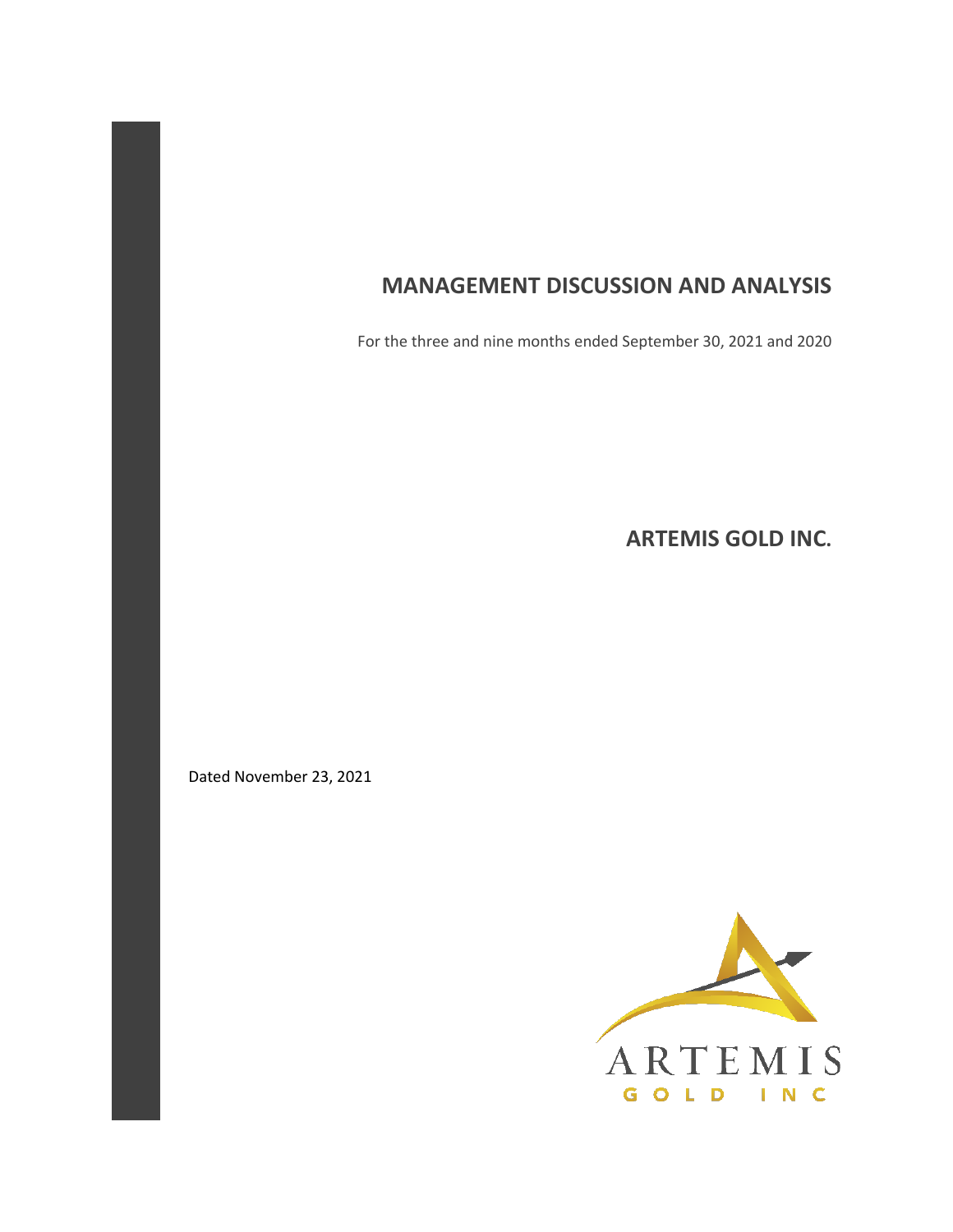Management's Discussion and Analysis of Financial Condition and Results of Operations For the three and nine months ended September 30, 2021

## **1. GENERAL**

This management's discussion and analysis ("**MD&A**") is management's interpretation of the results and financial condition of Artemis Gold Inc. ("**Artemis**" or the "**Company**") for the three and nine months ended September 30, 2021, and includes events up to the date of this MD&A. This discussion should be read in conjunction with the Company's unaudited condensed interim consolidated financial statements for the three and nine months ended September 30, 2021 and the related notes thereto (the "**Interim Financial Statements**") and other corporate filings of the Company, including the Company's audited consolidated financial statements for the year ended December 31, 2020 (the "**Annual Financial Statements**") and its most recently filed Annual Information Form ("**AIF**"), all of which are available under the Company's profile on SEDAR at [www.sedar.com.](http://www.sedar.com/)  Unless otherwise specified, all financial information has been derived from the Company's Interim Financial Statements and Annual Financial Statements which have been prepared in accordance with International Financial Reporting Standards ("**IFRS**") as issued by the International Accounting Standards Board applicable to the preparation of interim financial statements including International Accounting Standard ("**IAS**") 34 - Interim Financial Reporting. All dollar figures stated herein are expressed in Canadian dollars, unless otherwise specified. This MD&A contains forward-looking information. Please see the section, "Note Regarding Forward-Looking Information" for a discussion of the risks, uncertainties and assumptions used to develop the Company's forward-looking information.

### **2. TECHNICAL INFORMATION**

All scientific and technical information herein related to the Blackwater Gold Project located in central British Columbia (the "**Blackwater Project**" or "**Blackwater**") has been reviewed and approved by Mr. Jeremy Langford, FAusIMM., who is the Company's Chief Operating Officer and a qualified person for the purposes of National Instrument 43-101 *Standards of Disclosure for Mineral Projects* ("**NI 43-101**"). For additional information regarding the Blackwater Project, please see the Company's news release dated September 13, 2021, as well as the Company's technical report entitled "Blackwater Gold Project, NI 43-101 Technical Report on Updated Feasibility Study" with an effective date of September 10, 2021 (the "**Feasibility Study**"), both available on the Company's profile a[t www.sedar.com.](http://www.sedar.com/)

## **3. BACKGROUND**

Artemis was incorporated on January 10, 2019 pursuant to the *Business Corporations Act* (British Columbia) under the name 1193490 B.C. Ltd. Artemis was incorporated as a wholly-owned subsidiary of Atlantic Gold Corporation for the purpose of acquiring gold mineral exploration properties. The Company's common shares are traded on the TSX Venture Exchange (the "**TSXV**") under the symbol "ARTG".

Since the acquisition of the Blackwater Project from New Gold Inc. ("**New Gold**") on August 21, 2020, the Company's primary focus has been to advance Blackwater to construction.

The Company also holds a 32% equity interest in Velocity Minerals Ltd ("**VLC**"). VLC is in the business of acquiring, exploring, and evaluating mineral resource properties in Bulgaria and its flagship project is the Rozino Project. Velocity's common shares are traded on the TSXV under the symbol "VLC".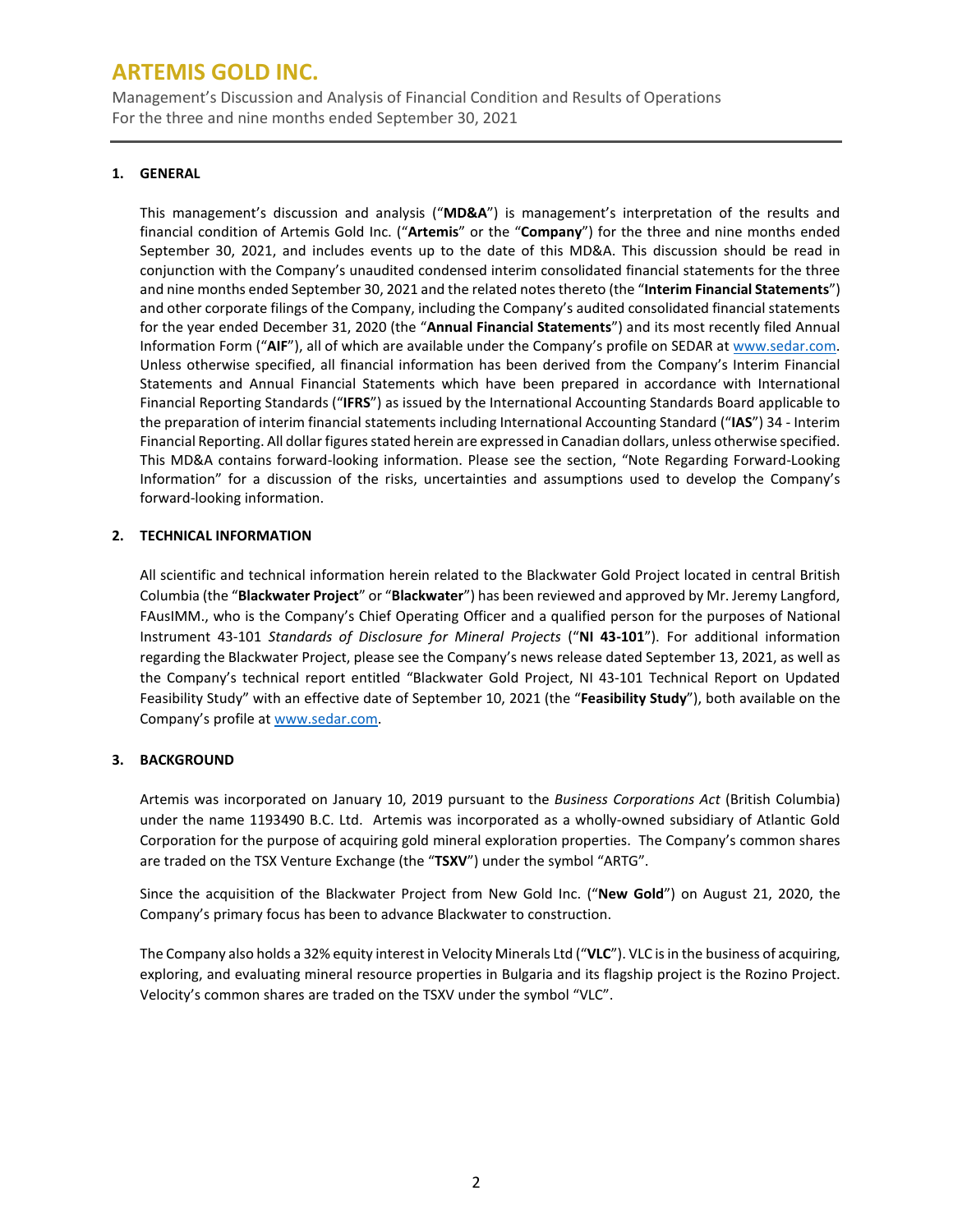Management's Discussion and Analysis of Financial Condition and Results of Operations For the three and nine months ended September 30, 2021

## **4. HIGHLIGHTS AND KEY BUSINESS DEVELOPMENTS**

### **Corporate highlights since the prior quarter**

The Company continued to focus on key optimization and de-risking activities associated with the Blackwater Project through:

- Announcing the results of its Feasibility Study, the economics of which estimate a pay-back period of two years, an after-tax internal rate of return ("**IRR**") of 32% and a net present value ("**NPV**") utilizing a 5% discount rate ("**NPV5%**") of \$2.15 billion based on a US\$1,600/oz gold price;
- Satisfying the final \$50 million cash payment to New Gold in consideration for the acquisition of the Blackwater Project;
- Receipt of the Mines Act Permit M-246 for early construction works (the "**Early Works Permit**"), allowing the Company to commence the necessary site preparation work in anticipation of full-scale development in 2022;
- Executing a binding memorandum of understanding ("**MOU**") with a consortium of Carisbrooke Consulting Inc., Westpark Electric Ltd. and 1319071 B.C. Ltd., the latter entity representing Nadleh Whuten, the Saik'uz First Nation and the Stellat'en First Nation, and all entities comprising the consortium collectively referred to as the "**Preferred GMP Proponent**". The MOU provides a guaranteed maximum price ("**GMP**") for a fixed-price Engineering, Procurement and Construction ("**EPC**") contract to construct a 135-kilometer long 230kV electricity transmission line and High Voltage (**"HV"**) substation (collectively the "**Power Facilities**") for Blackwater; and
- Announcing the receipt of a silver stream offer from Wheaton Precious Metals™ Corp. ("**Wheaton**") to provide additional funding for the development of the Blackwater Project in the amount of approximately \$176 million (US\$141 million).

## **5. DEVELOPMENT OF BLACKWATER**

#### **Key milestones achieved**

Since July 1, 2021, the Company has completed the following activities to reduce the project execution risk associated with Blackwater:

## **i) Publishing its Feasibility Study for the Blackwater Project**

The results of the Feasibility Study supersede the 2020 prefeasibility study ("**2020 PFS**") dated August 26, 2020 entitled "Blackwater Gold Project British Columbia NI 43-101 Technical Report on Pre-Feasibility Study" filed on SEDAR by Artemis on September 18, 2020. The results of the Feasibility Study reflect several positive changes in the approach to the planned development of the Blackwater Project compared with the 2020 PFS. The scope changes incorporated in the Study include:

- **Higher initial throughput**: an estimated 9% increase in initial development capital (to \$645 million) is expected to achieve a 9% increase in phase 1 throughput from 5.5 million tonnes per annum ("**Mtpa**") to 6.0 Mtpa due to a larger crushing circuit, which provides greater operational throughput upside potential in the early years;
- **Streamlined phase 2 and phase 3 expansions**: a greatly reduced footprint of the stage 1 facility, and the installation of a higher-capacity gyratory crusher in the proposed stage 1 development is expected to allow for a streamlined and construction-ready approach to the phase 2 expansion throughput of 12Mtpa. The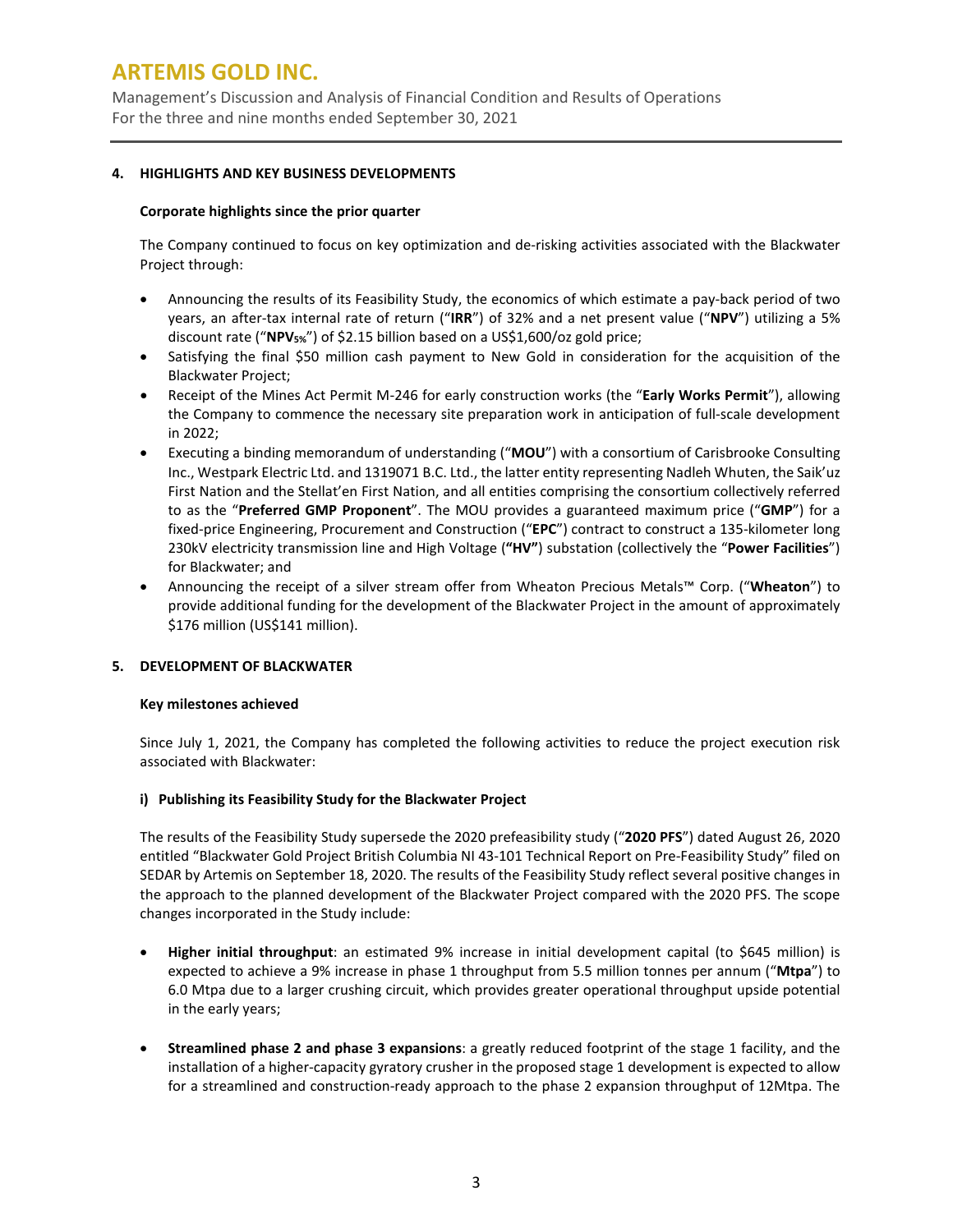Management's Discussion and Analysis of Financial Condition and Results of Operations For the three and nine months ended September 30, 2021

9% increase in up-front investment of \$53 million reduces expansion capital to:

- \$347 million (a reduction of \$79 million from \$426 million in the 2020 PFS) for the phase 2 expansion to 12Mtpa; and
- \$374 million (a reduction of \$24 million from \$398 million in the 2020 PFS) for the phase 3 expansion to 20Mtpa.

Overall, the net impact is a fractional increase in total life of mine capital to fund the 3 phases of development to \$1,417 million, up from \$1,415 million in the 2020 PFS.

- **Accelerated phase 2 & phase 3 expansions**: phase 2 expansion begins with an expansion to 9Mtpa in year five (up from 5.5Mtpa in year five in the 2020 PFS), ramping up to 12Mtpa in year six. The phase 3 expansion commences with an expansion to 15Mtpa in year 10 (up from 12Mtpa in year 10 in the 2020 PFS), ramping up to 20Mtpa in year 11;
- **An environment, social and governance ("ESG") commitment in the stage 1 development phase**: an initial investment to replace diesel and propane-powered components within the process plant facility reduces the carbon footprint of the Project;
- **Phase 3 throughput of 20Mtpa is supported by two mineral processing trains, reduced from three in the 2020 PFS**: this results in lower overall maintenance and labour costs, with improved economies of scale at higher throughput rates;
- **Estimate accuracy increased with reduced risk**: the Feasibility Study costing accuracy has improved to +15% /-10% (from +25%/-10% in the 2020 PFS). Engineering undertaken in connection with the GMP MOU on each of the process plant and the power transmission line has de-risked these components since the 2020 PFS. The achievement of negotiated fixed-price EPC contracts for these components of capital cost (targeted for Q4 2021/Q1 2022) will also mitigate the potential for capital cost and schedule overruns on up to approximately 50% of the initial development capital estimate; and
- **Compelling economics even after reflecting current inflationary pressures, timelines and additional management driven environmental investments**: the initial development capital has increased 9% to \$645 million, up from \$592 million, which provides a 9% increase in phase 1 annual throughput, with current pricing, and environmental investments. The net result is an after-tax NPV5% of \$2.15 billion, an after-tax IRR of 32%, and an after-tax payback period of 2.3 years, essentially in line with the 2020 PFS.

For additional information pertaining to the Feasibility Study, including mineral resource estimates, mineral reserve estimates, mining, metallurgical processing, economic inputs and results, as well as sensitivities thereof, please refer to the Company's news release dated September 13, 2021 as well as the Feasibility Study, each filed on the Company's website at [www.artemisgoldinc.com](http://www.artemisgoldinc.com/) and on the Company's corporate profile on SEDAR at [www.sedar.com.](http://www.sedar.com/)

## **ii) Final cash payment to New Gold in respect of its acquisition of the Blackwater Project**

On August 23, 2021, the Company satisfied the final cash payment of \$50 million which was payable to New Gold in consideration for the acquisition of the Blackwater Project.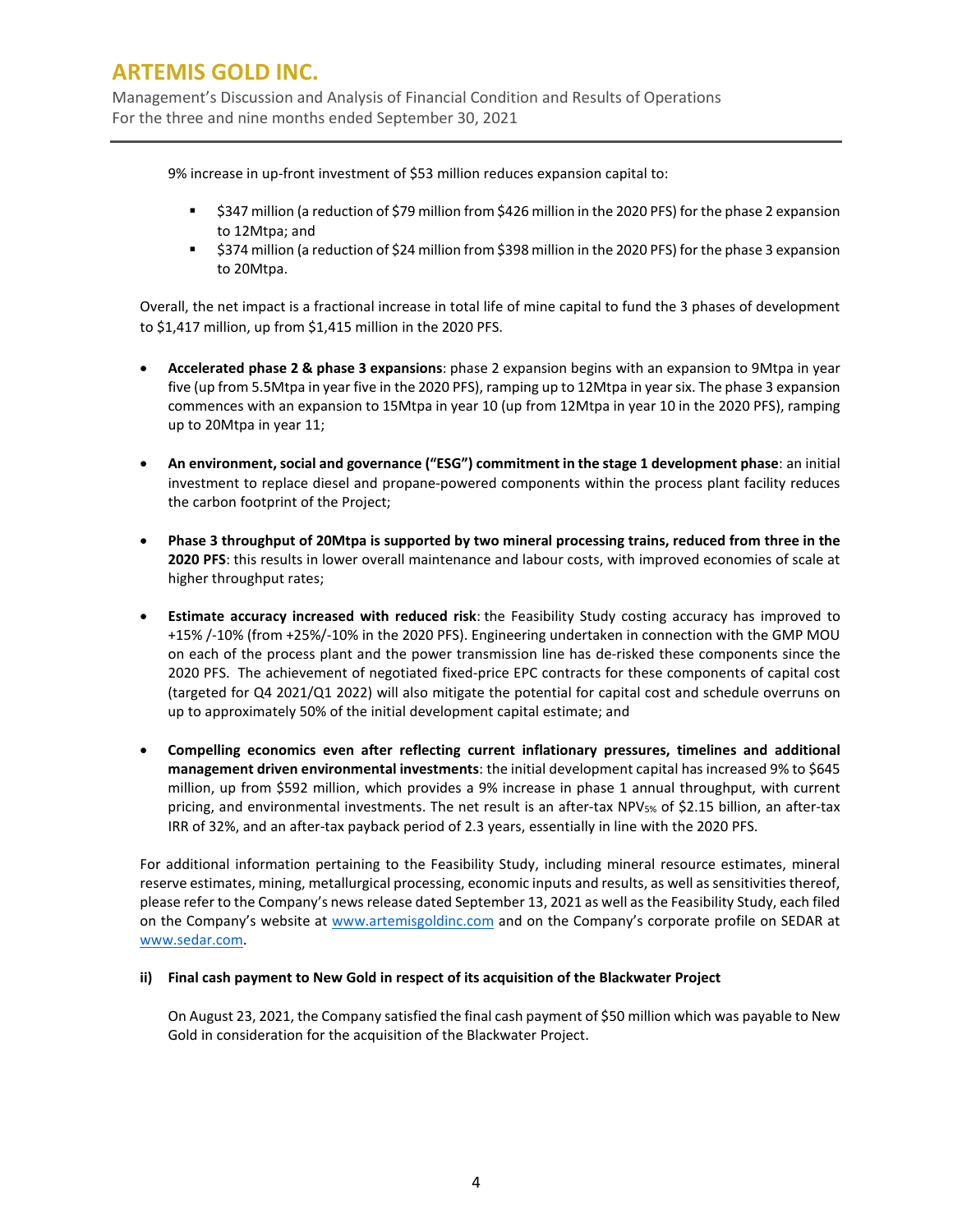Management's Discussion and Analysis of Financial Condition and Results of Operations For the three and nine months ended September 30, 2021

### **iii) Receipt of Early Works Permit**

The Company obtained approval of its *Mines Act* Permit M-246 allowing for early construction works at the Blackwater Project**.** The approval of the early works permit is the first step required for mine construction, allowing for the necessary site preparation and land clearing work to begin.

### **iv) Award of Electricity Transmission Line GMP**

Following a competitive bidding process, the Company entered into a binding MOU with the Preferred GMP Proponent. The selection of the Preferred GMP Proponent was based on a proposal to engineer and construct the Power Facilities for a GMP of up to \$80 million (before duties or taxes), subject to technical or commercial changes requested by Artemis. The MOU outlines the terms under which the Preferred GMP Proponent will undertake further detailed engineering, which will form the basis of a final fixed price EPC contract. The GMP cost for the Power Facilities is consistent with the capital estimates in the Feasibility Study.

The final fixed price EPC contract on the Power Facilities is expected to represent the second largest component of the capital cost of Blackwater at approximately 14% of the Feasibility Study estimate of initial development capital. Combined with the previously announced GMP for the process plant and associated facilities, Artemis has secured GMP MOU's for 53% of the total initial development capital for Blackwater as outlined in the Feasibility Study.

Ultimately, Artemis is targeting approximately 60% of the initial development capital for Blackwater to be insulated from capital cost and schedule overruns once final fixed price EPC contracts for the processing plant, onsite infrastructure, Power Facilities and potentially other site preparation and infrastructure have been executed.

## **v) Receipt of a silver stream offer**

On November 15, the Company announced that it had received a silver stream offer to enter into a definitive precious metals purchase agreement (the "**Silver Stream Agreement**") with Wheaton in respect to the Blackwater Project.

The letter of offer, as well as a copy of the Silver Stream Agreement ("**ROFR Offer**") has been submitted to New Gold as required under the terms of an agreement related to the purchase of Blackwater dated August 21, 2020, which serves to formally trigger a right of first refusal mechanism under that agreement. Under this mechanism, New Gold has 30 days from the date of delivery of the ROFR Offer to accept the ROFR Offer and offer identical terms as the Silver Stream Agreement from Wheaton. In the event the ROFR Offer is not exercised by New Gold, Artemis and Wheaton will be free to execute the Silver Stream Agreement within 120 days. The execution and delivery of the Silver Stream Agreement will be subject to satisfactory conditions precedent including consent from certain of the Company's existing lienholders. The Silver Stream Agreement will be a subordinated secured obligation of the Company.

Under the terms of the Silver Stream Agreement, Wheaton will purchase 50% of the silver production from the mineral reserves of Blackwater until approximately 18 million ounces of silver have been delivered, after which the stream drops to 33% of the silver production for the life of mine, all of which will assume a fixed silver recovery of 61% and a fixed silver payable factor of 95%. Wheaton will make an upfront deposit payment in cash of approximately US \$141 million, payable in tranches during the major works construction of the Project, subject to certain conditions. In addition, Wheaton will make ongoing payments equal to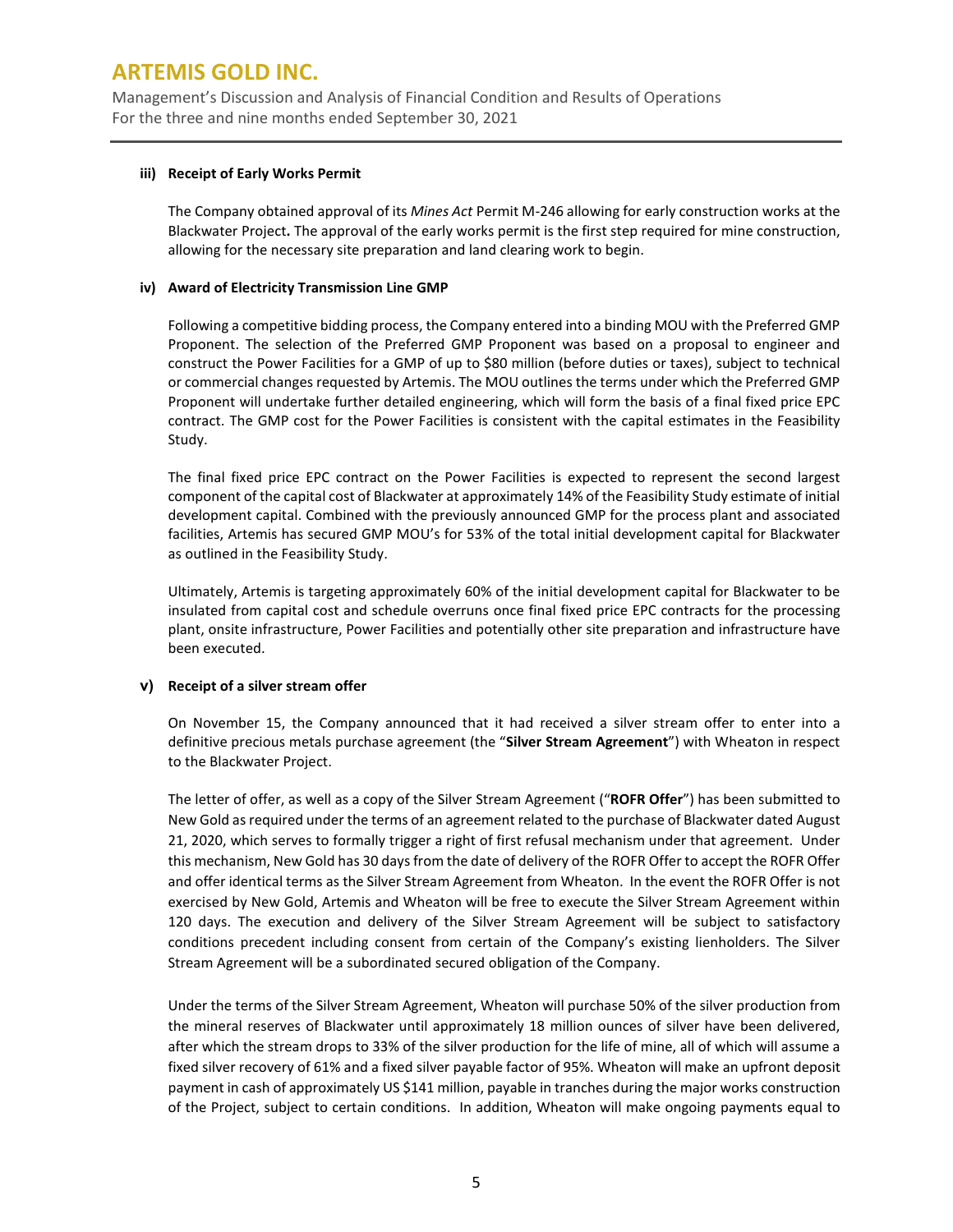Management's Discussion and Analysis of Financial Condition and Results of Operations For the three and nine months ended September 30, 2021

18% of the spot silver prices until the uncredited portion of the upfront payment is reduced to zero, and 22% of the spot silver prices thereafter. The Term of the Silver Stream Agreement is 20 years provided that

Wheaton may elect to extend the Silver Stream Agreement for successive 10-year terms at no additional cost.

The Silver Stream Agreement also contains a partial buy back option such that until the earlier of January 1, 2025 or the achievement of commercial production at Blackwater, Artemis will have a one-time option to repurchase up to 33% of the silver stream on a change of control for certain consideration.

The proceeds from the Silver Stream Agreement will be used by the Company to fund the advancement of the development and construction of the Project.

### **Next steps**

Over the next 1-12 months, the Company will be focused on the following activities:

- Finalizing definitive documentation associated with a \$360 million project loan facility;
- Progressing and achieving the final permitting required to commence Project construction;
- Continuing engagement and negotiations with First Nations who may be impacted by the Project;
- Planning for an exploration core drilling program to test for potential extensions of the known mineralization;
- Finalizing fixed-price EPC contracts based on the GMP MOU awarded to Ausenco for the process plant and the GMP MOU awarded to the preferred GMP proponent for the Power Facilities for the Project;
- Obtain a response from New Gold to the ROFR Offer and, if unexercised, execution of the Silver Stream Agreement with Wheaton;
- Commencement of early works activities onsite during the first half of 2022; and
- Commencement of major construction activities during the first half of 2022.

## **6. DISCUSSION OF OPERATIONS**

During the three and nine months ended September 30, 2021, the Company incurred a net loss of \$2,705,433 and \$9,491,309 compared to a net loss for the three and nine months ended September 30, 2020 of \$2,237,147 and \$2,979,203, respectively. In this MD&A, the three months ended September 30, 2021, may be referred to as ("**Q3 2021**"), while the nine months ended September 30, 2021, may be referred to as ("**YTD 2021**"). Similarly, the three months ended September 30, 2020, may be referred to as ("**Q3 2020**"), while the nine months ended September 30, 2020, may be referred to as ("**YTD 2020**").

The following information has been derived from the Interim Financial Statements and should be read in conjunction with the Company's Interim Financial Statements, which are available on [www.sedar.com.](http://www.sedar.com/)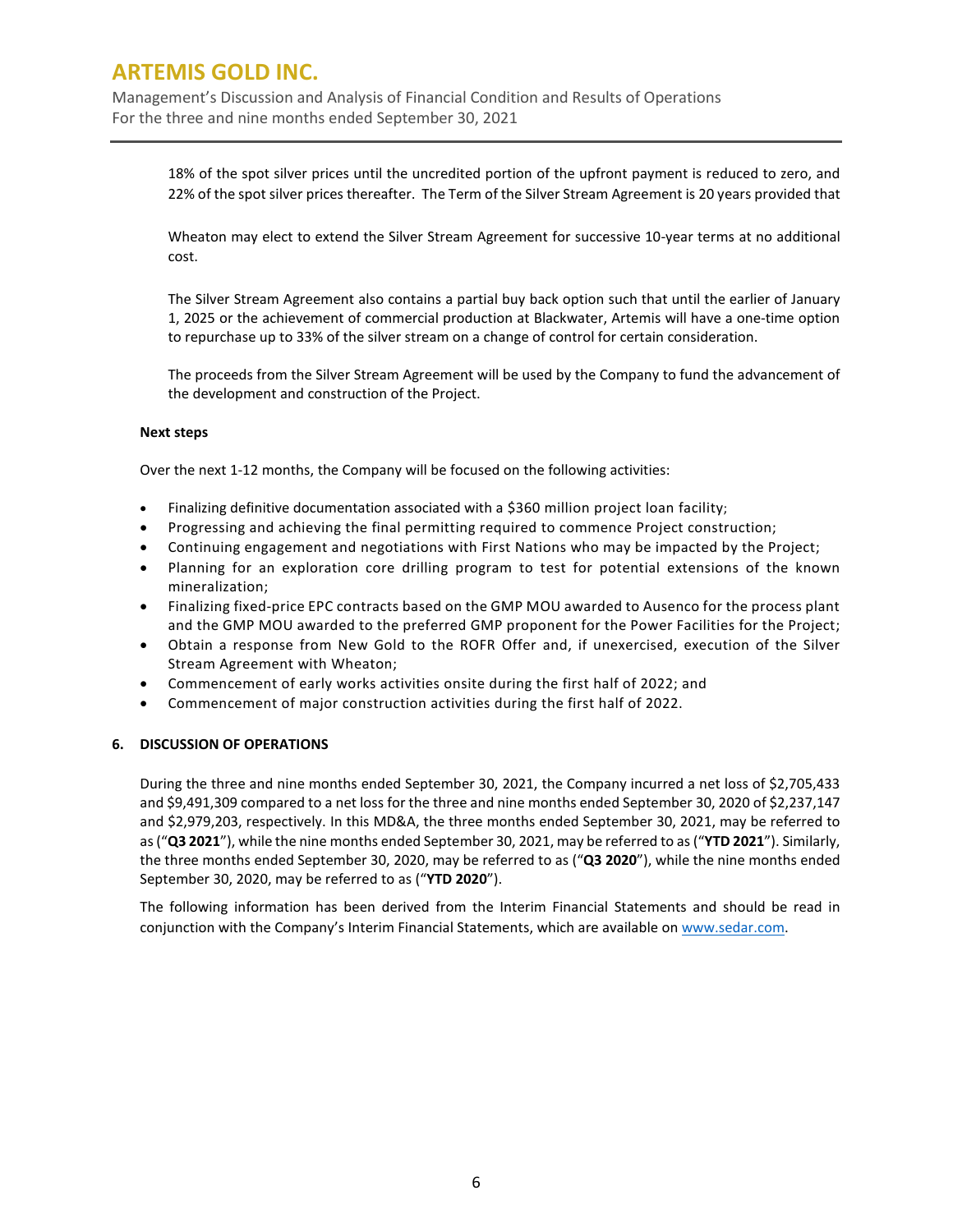Management's Discussion and Analysis of Financial Condition and Results of Operations For the three and nine months ended September 30, 2021

|                                                      | Q3 2021       | Q3 2020       | <b>YTD 2021</b> | <b>YTD 2020</b> |
|------------------------------------------------------|---------------|---------------|-----------------|-----------------|
| <b>Operating expenses</b>                            |               |               |                 |                 |
| Depreciation                                         | 92,622        | 41,871        | 247,427         | 125,613         |
| Management fees and wages                            | 706,187       | 1,031,262     | 2,176,963       | 1,633,912       |
| Investor relations and corporate development         | 57,411        | 93,583        | 219,681         | 367,975         |
| Office, Insurance and general                        | 239,328       | 119,272       | 645,224         | 258,685         |
| Professional fees                                    | 500,177       | 143,360       | 962,930         | 269,679         |
| Share-based payments                                 | 993,967       | 503,451       | 3,177,171       | 1,284,569       |
| Transfer agent and regulatory                        | 61,867        | 46,351        | 172,387         | 85,280          |
| Loss from operations                                 | (2,651,559)   | (1,979,150)   | (7,601,783)     | (4,025,713)     |
|                                                      |               |               |                 |                 |
| Other (expense) income                               |               |               |                 |                 |
| Accretion expense on lease liability                 | (20, 117)     | (13, 245)     | (62, 669)       | (40, 785)       |
| Accretion expense on consideration payable           |               | (344, 037)    |                 | (344, 037)      |
| Accretion expense on asset retirement obligation     | (18, 584)     |               | (58, 812)       |                 |
| Equity loss from investment in associate             | (181, 435)    | (197, 151)    | (524, 828)      | (353, 836)      |
| Fair value adjustment on convertible debtenture      |               | (612, 693)    | (795, 646)      | 366,073         |
| Fair value adjustment on warrants                    | (77, 835)     | (379, 366)    | (970, 950)      | (277, 612)      |
| Interest income                                      | 244,097       | 170,828       | 523,379         | 422,646         |
| Net loss before income taxes                         | (2,705,433)   | (3,354,814)   | (9,491,309)     | (4,253,264)     |
| Deferred income tax recovery                         |               | 1,117,667     |                 | 1,274,061       |
| <b>Net loss</b>                                      | (2,705,433)   | (2, 237, 147) | (9,491,309)     | (2,979,203)     |
|                                                      |               |               |                 |                 |
| Other comprehensive loss, net of tax                 |               |               |                 |                 |
| Items that will not be reclassified to net loss      |               |               |                 |                 |
| Gains on marketable securities                       | 557,719       | 794,052       | 392,130         | 2,036,675       |
| <b>Comprehensive loss</b>                            | (2, 147, 714) | (1,443,095)   | (9,099,179)     | (942, 528)      |
|                                                      |               |               |                 |                 |
| Loss per common share                                |               |               |                 |                 |
| <b>Basic</b>                                         | (0.02)        | (0.03)        | (0.07)          | (0.05)          |
| Diluted                                              | (0.02)        | (0.03)        | (0.07)          | (0.05)          |
| Weighted average number of common shares outstanding |               |               |                 |                 |
| <b>Basic</b>                                         | 153,497,256   | 79,573,076    | 138,337,275     | 58,793,020      |
| Diluted                                              | 153,497,256   | 79,573,076    | 138,337,275     | 58,793,020      |

The following includes an analysis of significant factors that impacted period-to-period variations:

#### **Management fees and wages**

Management fees and wages for Q3 2021 were \$325,075 lower than Q3 2020. The decrease was predominantly due to the fact that the entire cost associated with the Company's short-term incentive program for the prior year was recognized during Q3 2020, whereas short-term incentive costs have been gradually accrued during 2021. This was partially offset by the increase in headcount during 2021 associated with the ongoing development and execution of the Blackwater Project.

Management fees and wages for YTD 2021 were \$543,051 higher than YTD 2020. The increase was predominantly due to additional hires following the completion of the acquisition of Blackwater in Q3 2020, as the Company continued to strengthen the management team throughout 2021 as the Company positions itself to execute on the development plan for the Blackwater Project.

## **Office, Insurance and general**

Office, insurance and general increased by \$120,056 and \$386,539, respectively, when comparing Q3 2021 to Q3 2020 and YTD 2021 to YTD 2020. The increase in YTD 2021 represents the costs of expanding the Company's activities in support of the development of the Blackwater Project.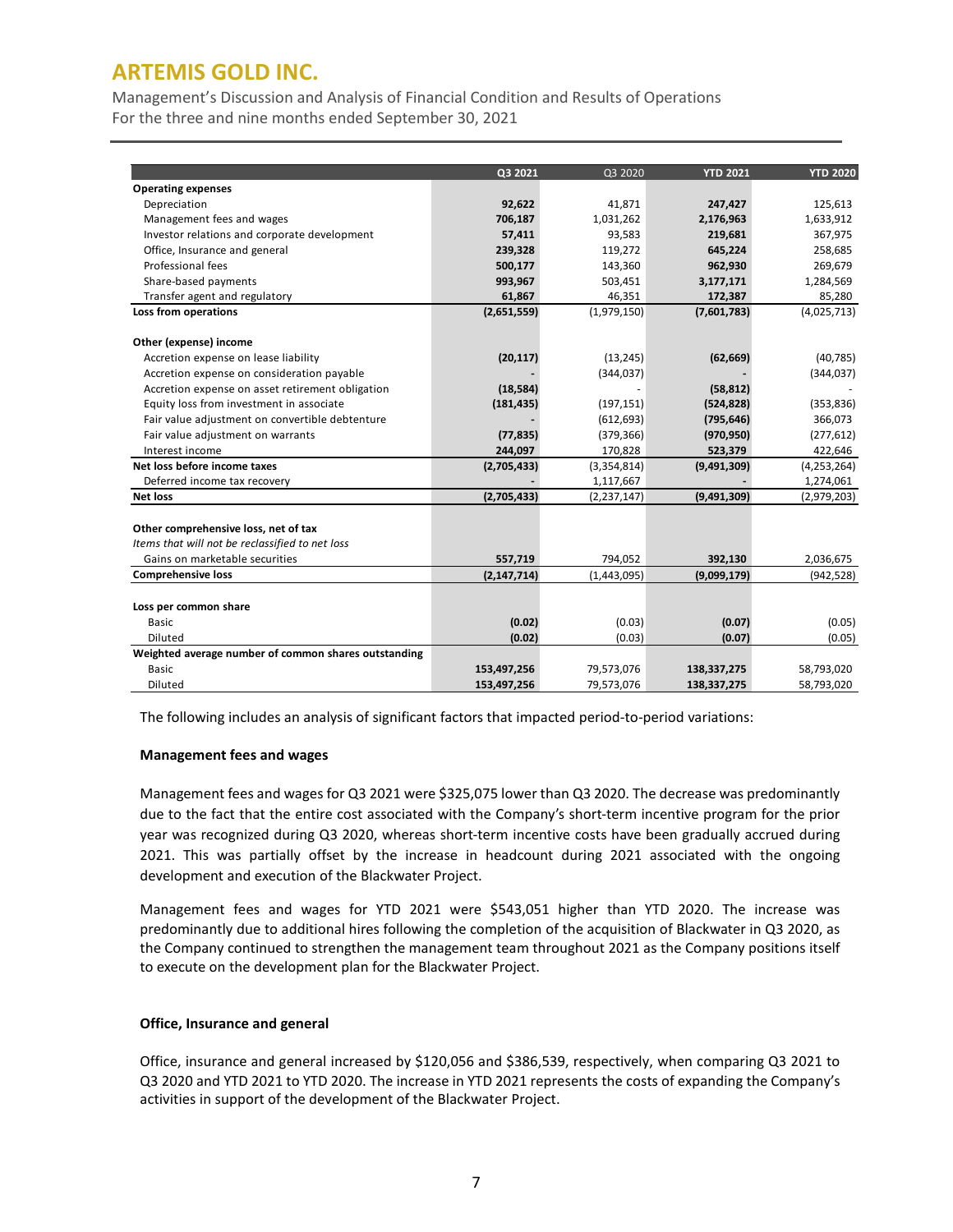Management's Discussion and Analysis of Financial Condition and Results of Operations For the three and nine months ended September 30, 2021

### **Professional fees**

Professional fees increased by \$356,817 during Q3 2021 compared to Q3 2020. The increase related predominantly to consulting fees associated with the Company's ESG initiatives, governance advisory fees, quarterly accruals for the 2021 audit fees, as well as costs associated with the Company's hiring and resourcing activities.

Professional fees for YTD 2021 were \$693,251 higher than YTD 2020, due to the factors listed above, as well as costs associated with filing the Company's base shelf prospectus in early 2021.

### **Share-based payments**

Stock-based compensation increased by \$490,516 and \$1,892,602, respectively, when comparing Q3 2021 to Q3 2020 and YTD 2021 to YTD 2020. The increases correspond to the expansion of the management team of the Company concurrent with and subsequent to the completion of the Blackwater acquisition in Q3 2020.

### **Changes associated with the investment in VLC**

### The investment in VLC is comprised of:

|                                        | <b>Investment</b> | <b>Convertible</b> |                 |              |
|----------------------------------------|-------------------|--------------------|-----------------|--------------|
|                                        | in associate      | debenture          | <b>Warrants</b> | <b>Total</b> |
|                                        |                   |                    |                 |              |
| Balance, January 1, 2020               | 5,639,902         | 9,999,434          | 2,351,844       | 17,991,180   |
| Investment                             | 3,825,858         |                    | 240,897         | 4,066,755    |
| Fair value change for the year         |                   | 1,410,550          | 106,721         | 1,517,271    |
| Shares received in settlement of       | 432,990           | (432,990)          |                 |              |
| interest                               |                   |                    |                 |              |
| Equity loss on investment in associate | (418,996)         |                    |                 | (418,996)    |
| Balance, December 31, 2020             | 9,479,754         | 10,976,994         | 2,699,462       | 23,156,210   |
| Shares received on conversion of       | 10,181,348        | (10, 181, 348)     |                 |              |
| debenture                              |                   |                    |                 |              |
| Fair value change in the period        |                   | (795, 646)         | (970, 950)      | (1,766,596)  |
| Equity loss on investment in associate | (524,828)         |                    |                 | (524, 828)   |
| Balance, September 30, 2021            | 19,136,274        |                    | 1,728,512       | 20,864,786   |

#### *Equity loss on investment in associate*

The Company applies equity accounting over its investment in the common shares of VLC as the Company has significant influence over VLC due to its share ownership in the Company and its board representation. As a result, at inception of the investment, the common shares were recognized at attributed cost, with the carrying amount of the investment increasing or decreasing to recognize the Company's proportionate share of the profit or loss of VLC at each reporting period.

On March 25, 2021, the Company exercised its conversion option on the convertible debenture which had a face value of \$5,094,000 plus accrued interest of \$208,784, in exchange for 21,211,136 common shares of VLC. This brought the Company's interest in the common shares of VLC to 50,701,138 (or 32% of VLC's issued and outstanding common shares). VLC's most recently reported net loss for the three and nine months ended June 30, 2021 totaled \$566,141 and \$1,789,925, respectively, and is based on the most recently reported information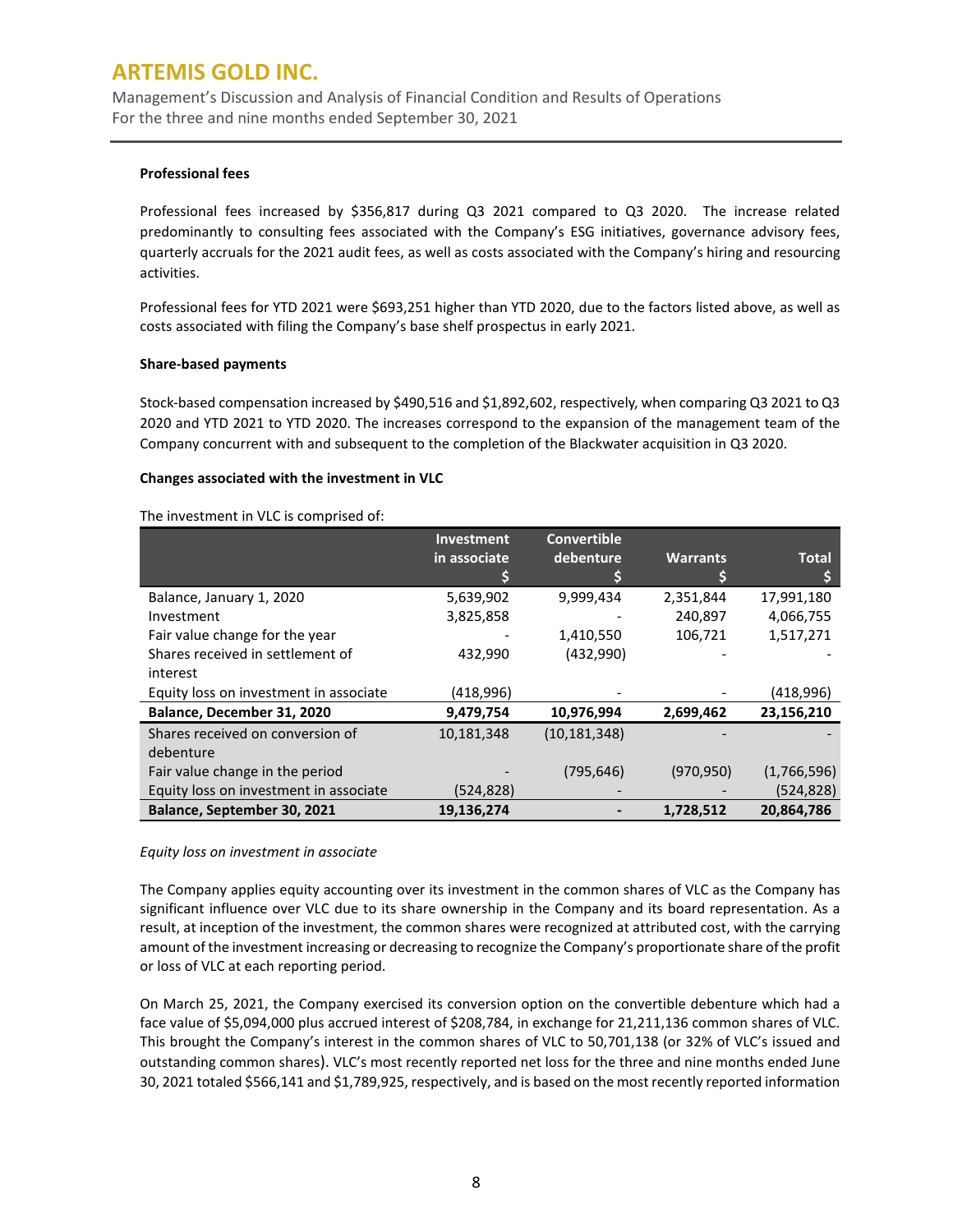Management's Discussion and Analysis of Financial Condition and Results of Operations For the three and nine months ended September 30, 2021

available at the time of preparation of this MD&A. As at September 30, 2021, the fair market value of the Company's VLC common shares was \$21,801,489.

#### *Fair value adjustment on convertible debenture*

During YTD 2021, the Company recorded a non-cash fair value loss on the convertible debenture of \$795,646, prior to the conversion of the convertible debenture.

### *Fair value adjustment on warrants*

The Company's warrants in VLC are measured at fair value through profit and loss which resulted in losses for Q3 2021 and YTD 2021 of \$77,835 and \$970,950, respectively. The Company used the Black-Scholes option pricing model to calculate the fair value of the warrants held in VLC. The loss for the nine months ended September 30, 2021 is primarily due to a decrease in VLC's share price from \$0.50 per share at the beginning of the year to \$0.43 per share at September 30, 2021.

On August 12, 2021, 2,583,443 of the Company's share purchase warrants in VLC expired unexercised as the exercise price of the share purchase warrants (\$0.55 per share purchase warrant) remained in excess of the prevailing share price of VLC.

As at September 30, 2021, the Company held 9,300,000 share purchase warrants exercisable at \$0.25 per warrant until March 14, 2022.

## **7. SUMMARY OF QUARTERLY RESULTS**

For quarterly periods other than those ended December 31, the information below should be read in conjunction with the Company's Interim Financial Statements for each of the past quarters. Consistent with the preparation and presentation of the financial statements, these unaudited quarterly results are presented in Canadian dollars.

|                                  | Q3 2021       | Q2 2021     | Q1 2021     | Q42020      |
|----------------------------------|---------------|-------------|-------------|-------------|
|                                  |               |             |             |             |
| Revenue                          |               |             |             |             |
| Net loss                         | (2,705,433)   | (3,269,654) | (3,516,222) | (953,204)   |
| Basic loss per share             | (0.02)        | (0.02)      | (0.03)      | (0.01)      |
| Diluted loss per share           | (0.02)        | (0.02)      | (0.03)      | (0.01)      |
| Cash dividend declared per share |               |             |             |             |
|                                  | Q3 2020       | Q2 2020     | Q1 2020     | Q4 2019     |
|                                  |               |             |             |             |
| Revenue                          |               |             |             |             |
| Net (loss) income                | (2, 237, 147) | 3,882,635   | (4,624,691) | (1,208,292) |
| Basic (loss) income per share    | (0.03)        | 0.08        | (0.10)      | (0.06)      |
| Diluted (loss) income per share  | (0.03)        | 0.06        | (0.10)      | (0.06)      |
| Cash dividend declared per share |               |             |             |             |

The Company is focused on the development of the Blackwater Project and does not yet generate any revenue. It is the Company's policy to capitalize all mine development expenses incurred and as such the changes in net income from one period to another depend largely on corporate and administrative expenditure, granting of stock options and the timing of the relevant vesting schedules, non-cash fair value adjustments, equity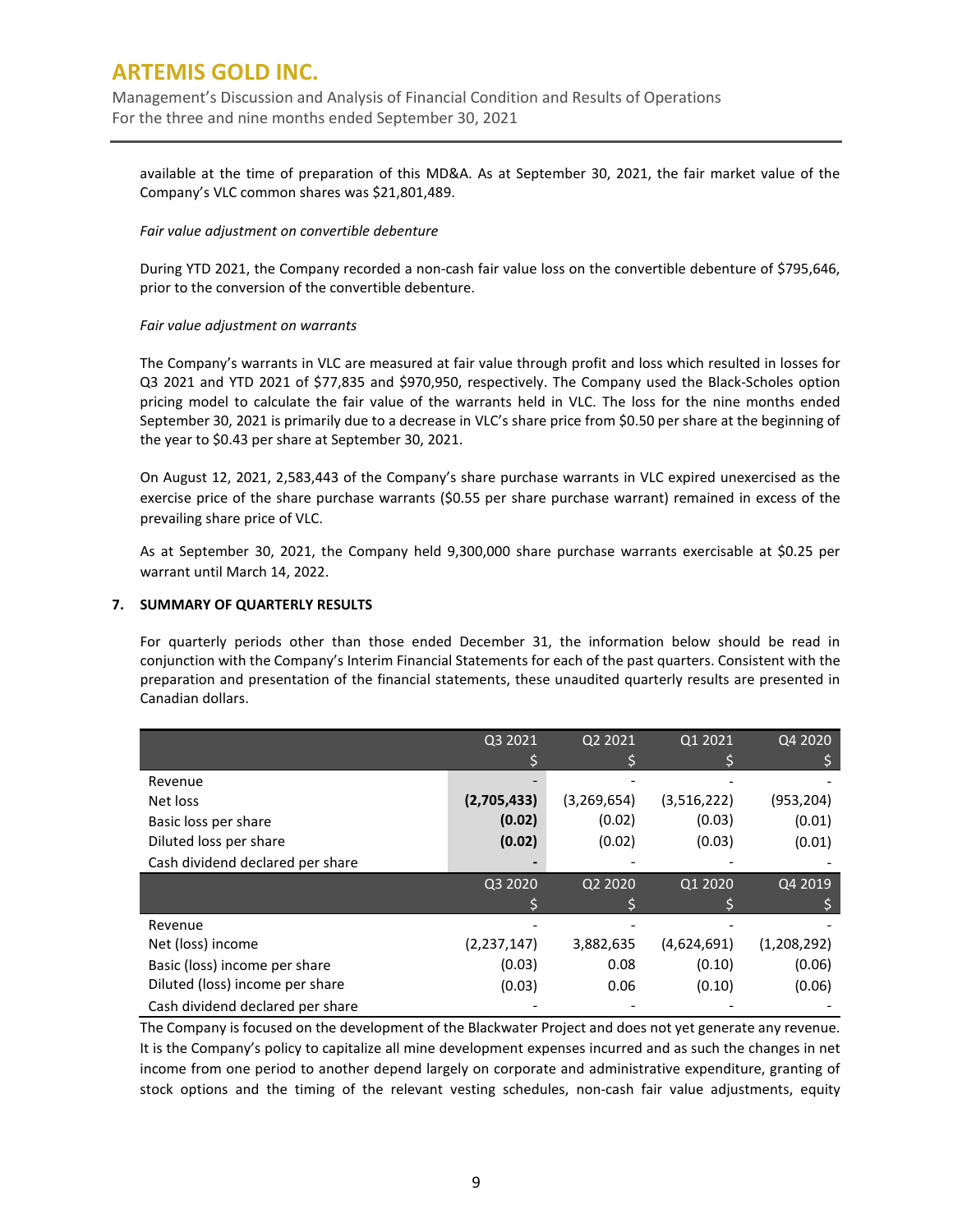Management's Discussion and Analysis of Financial Condition and Results of Operations For the three and nine months ended September 30, 2021

accounting associated with the Company's interest in VLC as well as non-cash deferred income tax expenses and recoveries which are offset by any interest income accrued in the period.

The Company's common shares commenced trading on the TSXV on October 2, 2019. Since Q3 2019, corporate and administrative expenditure remained relatively consistent until the acquisition of Blackwater in Q3 2020. Concurrent with the acquisition of Blackwater, the Company commenced with building up of human resources, resulting in increased wages, office expenses and share-based compensation from Q3 2020 onwards.

In addition to the foregoing, the predominant reason for fluctuations in net (loss) income from one quarter to another was the following changes in fair value adjustments to the Company's convertible debt and warrants held in VLC:

|                                           | Q3 2021    | Q2 2021    | Q1 2021     | Q4 2020   |
|-------------------------------------------|------------|------------|-------------|-----------|
|                                           |            |            |             |           |
| Fair value adjustment on convertible debt | -          |            | (795,646)   | 1,044,477 |
| Fair value adjustment on warrants         | (77, 835)  | (686, 676) | (206, 439)  | 384,333   |
|                                           | Q3 2020    | Q2 2020    | Q1 2020     | Q4 2019   |
|                                           |            |            |             |           |
| Fair value adjustment on convertible debt | (612, 693) | 3,605,547  | (2,626,781) | 97,261    |
| Fair value adjustment on warrants         | (379,366)  | 1,732,688  | (1,630,934) | (84, 478) |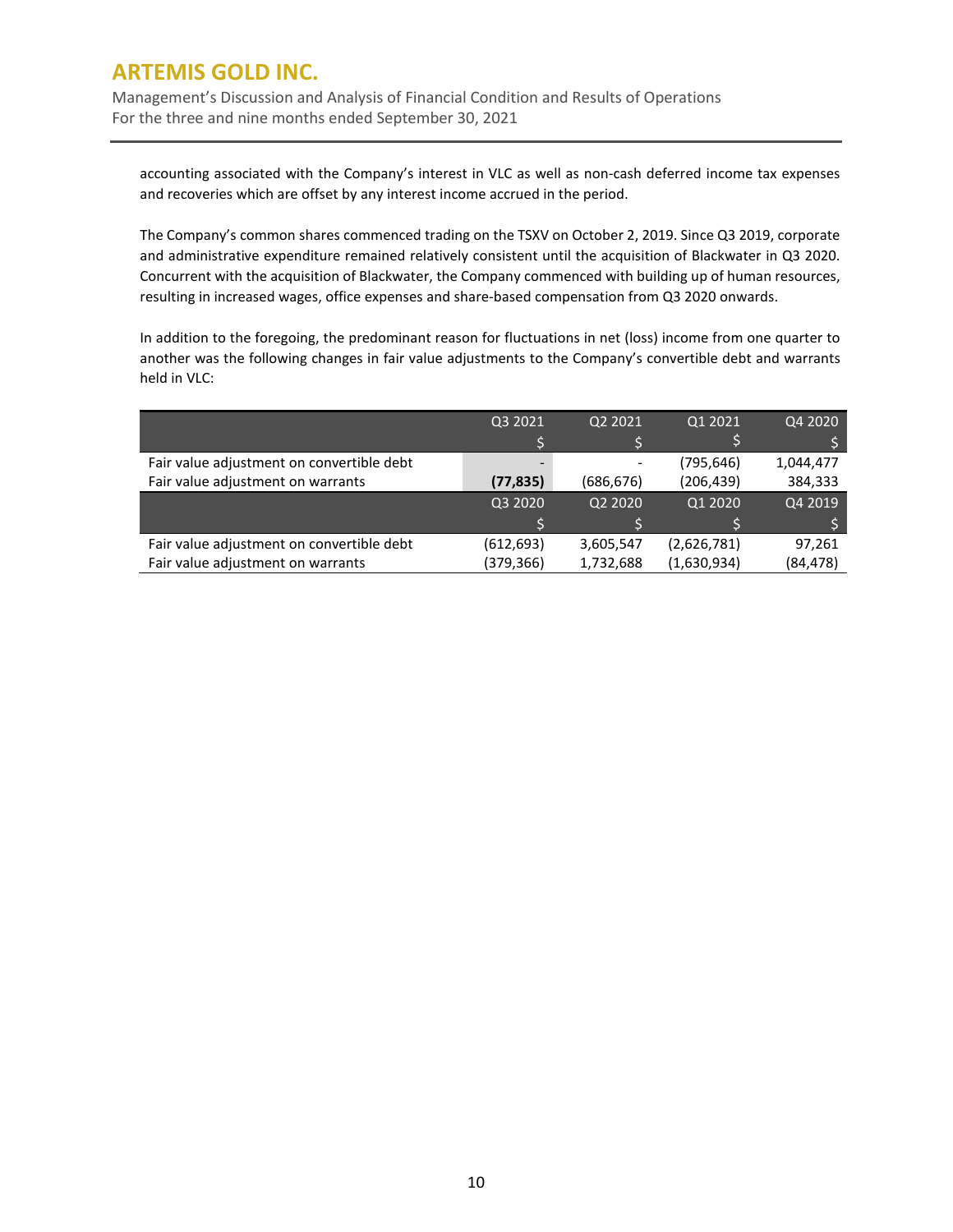Management's Discussion and Analysis of Financial Condition and Results of Operations For the three and nine months ended September 30, 2021

## **8. LIQUIDITY, CAPITAL RESOURCES, CASH FLOWS AND SELECTED ANNUAL INFORMATION**

### **Liquidity**

As a development-stage company, Artemis does not have revenues and is expected to incur operating losses for the foreseeable future.

As at September 30, 2021, the Company's net assets and working capital position were as follows:

|                            | As at              | As at             |
|----------------------------|--------------------|-------------------|
|                            | September 30, 2021 | December 31, 2020 |
|                            |                    |                   |
| <b>Assets</b>              |                    |                   |
| Cash and cash equivalents  | 144,316,652        | 51,846,826        |
| Other current assets       | 1,743,840          | 4,951,253         |
| Current assets             | 146,060,492        | 56,798,079        |
|                            |                    |                   |
| Restricted cash            | 766,800            | 540,800           |
| Other non-current assets   | 326,068,708        | 295,334,486       |
| <b>TOTAL ASSETS</b>        | 472,896,000        | 352,673,365       |
|                            |                    |                   |
| Consideration payable      |                    | 47,247,708        |
| Other current liabilities  | 8,649,942          | 4,648,258         |
| <b>Current liabilities</b> | 8,649,942          | 51,895,966        |
| Non-current liabilities    | 43,390,163         | 41,539,253        |
| <b>TOTAL LIABILITIES</b>   | 52,040,105         | 93,435,219        |
|                            |                    |                   |
| <b>NET ASSETS</b>          | 420,855,895        | 259,238,146       |
| <b>WORKING CAPITAL</b>     | 137,410,550        | 4,902,113         |

As at September 30, 2021, the Company had the following undiscounted obligations:

|                                         |           |                          | $< 1$ year 1 - 3 years 4 - 5 years | > 5 years  | Total      |
|-----------------------------------------|-----------|--------------------------|------------------------------------|------------|------------|
|                                         |           |                          |                                    |            |            |
| Accounts payable and accrued liabilites | 8,306,897 | $\overline{\phantom{a}}$ |                                    |            | 8,306,897  |
| Lease liability                         | 343.045   | 740.812                  | 380,648                            | -          | 1,464,505  |
| Variable consideration payable          | ۰         |                          |                                    | 84,000,000 | 84,000,000 |
| Asset retirement obligation             | -         | $\overline{\phantom{a}}$ |                                    | 11,637,000 | 11,637,000 |

As at September 30, 2021, the Company expects that its working capital position provides sufficient resources available to meet its contractual obligations for the ensuing 12 months.

The Company has not paid any dividends and management does not expect that this will change in the near future.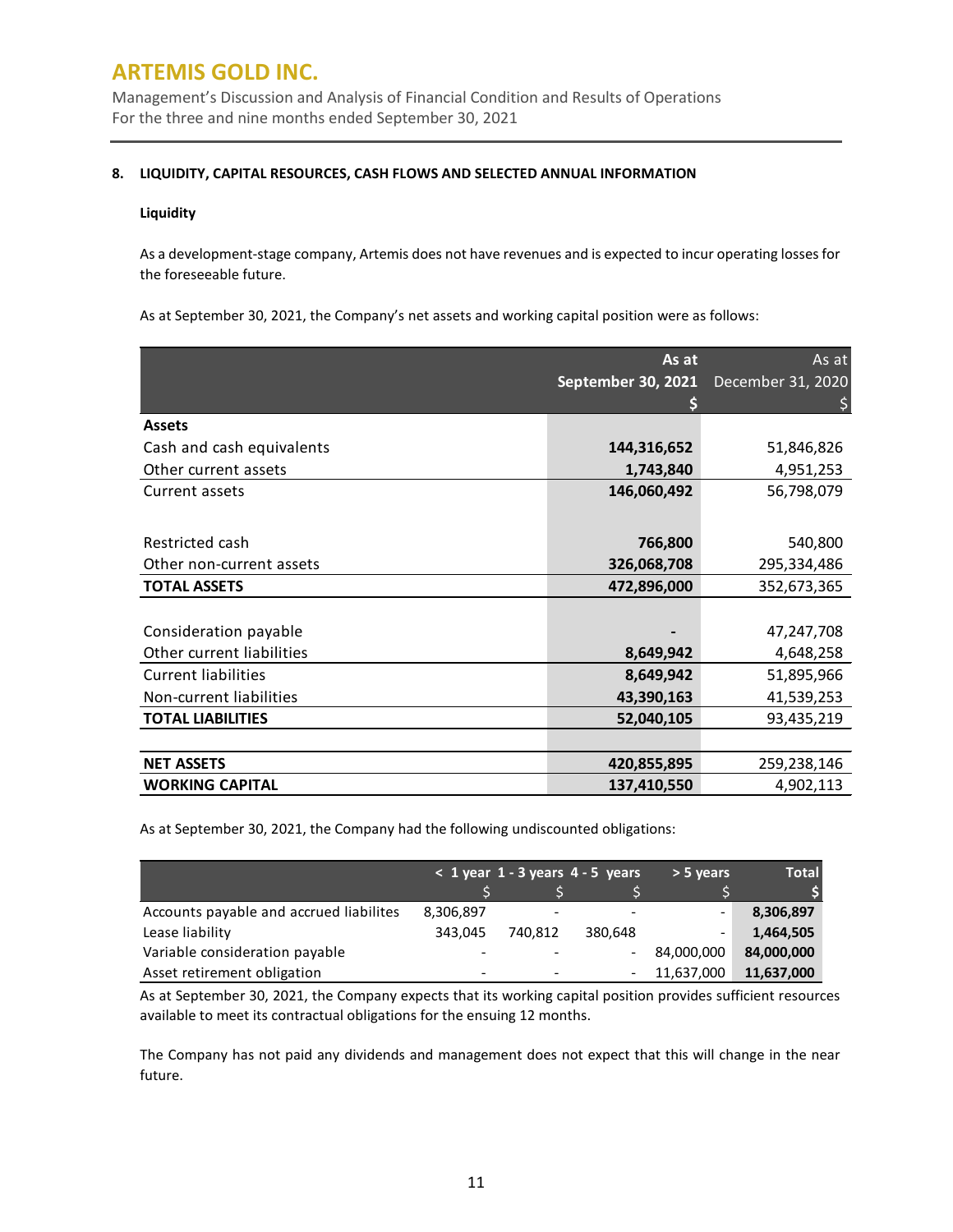Management's Discussion and Analysis of Financial Condition and Results of Operations For the three and nine months ended September 30, 2021

## Working capital is held almost entirely in cash and cash equivalents, significantly reducing any liquidity risk of financial instruments held by the Company.

#### **Cash flows**

|                                                          | For the three  | For the three                                                               | For the nine   | For the nine    |
|----------------------------------------------------------|----------------|-----------------------------------------------------------------------------|----------------|-----------------|
|                                                          | months ended   | months ended                                                                | months ended   | months ended    |
|                                                          |                | September 30, 2021 September 30, 2020 September 30, 2021 September 30, 2020 |                |                 |
|                                                          |                |                                                                             |                |                 |
|                                                          |                |                                                                             |                |                 |
|                                                          |                |                                                                             |                |                 |
| Net cash used in operating activities                    | (966, 024)     | (1,753,256)                                                                 | (2,865,602)    | (3,012,379)     |
| Net cash used in investing activities                    | (55,664,643)   | (141, 931, 729)                                                             | (70, 757, 762) | (144, 566, 132) |
| Net cash (used in) provided by financing activities      | (243, 335)     | 173,471,497                                                                 | 166,093,190    | 174,163,997     |
| Change in cash and cash equivalents                      | (56, 874, 002) | 29,786,512                                                                  | 92,469,826     | 26,585,486      |
| Cash and cash equivalents, beginning                     | 201,190,654    | 28,301,283                                                                  | 51,846,826     | 31,502,309      |
| Cash and cash equivalents, ending                        | 144,316,652    | 58,087,795                                                                  | 144,316,652    | 58,087,795      |
|                                                          |                |                                                                             |                |                 |
| Restricted cash, ending                                  | 766,800        | 540,800                                                                     | 766,800        | 540,800         |
| Total cash, cash equivalents and restricted cash, ending | 145,083,452    | 58.628.595                                                                  | 145.083.452    | 58,628,595      |

## *Cash flows from operating activities*

Net cash used in operating activities decreased by \$787,232 and \$146,777, respectively, when comparing Q3 2021 to Q3 2020 and YTD 2021 to YTD 2020 and was predominantly the result of favourable working capital changes. Excluding the impacts of the favourable working capital changes, net cash used in operating activities increased by \$131,142 and \$1,561,654, respectively when comparing Q3 2021 to Q3 2020 and YTD 2021 to YTD 2020. The increase in net cash used in operating activities (excluding the impact of working capital changes) during Q3 2021 is primarily the result of the increased scope of the Company's activities in support of the development of Blackwater, an increase in professional fees related to the Company's ESG initiatives and governance advisory fees and costs associated with the company's hiring and resourcing activities. The increase in net cash used in operating activities (excluding the impact of working capital changes) during YTD 2021 is due to the factors listed above, as well as the costs associated with filing the Company's base shelf prospectus in early 2021.

## *Cash flows from investing activities*

Cash used in investing activities decreased by \$86,267,086 and \$73,808,370, respectively, when comparing Q3 2021 to Q3 2020 and YTD 2021 to YTD 2020. The decrease during both periods is primarily the result of the timing of the initial net cash consideration paid for the Blackwater Project during Q3 2020 of \$134,689,082 compared to \$50,000,000 paid during Q3 2021 as well as an increase in proceeds received from the sale of marketable securities during Q3 2021. These reductions in cash used in investing activities during both periods were offset by an increase in costs incurred on development expenditure for engineering, permitting and environmental activities, engagement with stakeholders and site investigation activities surrounding the ongoing development of the Blackwater Project. Additional expenditures were incurred during YTD 2021 compared to YTD 2020 related to the execution of the grade control drilling program.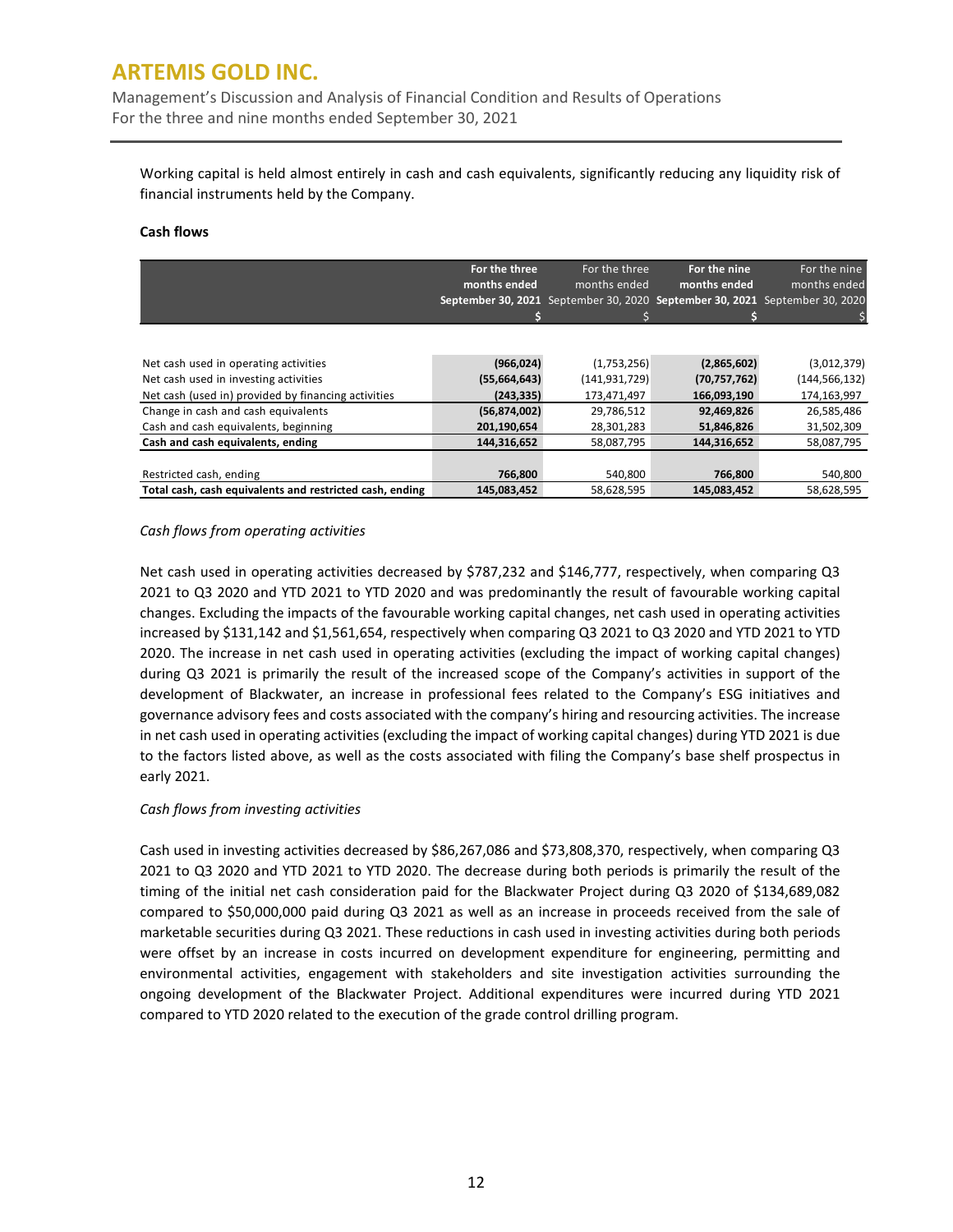Management's Discussion and Analysis of Financial Condition and Results of Operations For the three and nine months ended September 30, 2021

### *Cash flows from financing activities*

Cash flows from financing activities decreased by \$173,714,832 and \$8,070,807, respectively, when comparing Q3 2021 to Q3 2020 and YTD 2021 to YTD 2020. The decrease in both periods is primarily the result of the net proceeds raised from the brokered and non-brokered offerings during 2020 compared to the net proceeds raised from the Bought Deal Offering and Non-Brokered Offering during 2021. Net proceeds raised during Q3 2021 was \$nil compared to \$170,479,846 in Q3 2020 and \$164,962,717 during YTD 2021 compared to \$170,479,846 during YTD 2020. In addition to the above, a reduction in the issuance of common shares pursuant to warrant exercises in both periods also contributed to the decrease in cash flows from financing activities.

## **Use of Proceeds**

The following table includes a comparison of the actual use of proceeds to previous disclosures made by the Company during the past year:

|                                                                    | Intended use of | Actual use of |
|--------------------------------------------------------------------|-----------------|---------------|
|                                                                    | proceeds        | proceeds      |
|                                                                    |                 |               |
| Net proceeds from private placements completed on July 7, 2020 and | 170,479,846     |               |
| September 2, 2020                                                  |                 |               |
| Net proceeds from the Bought Deal Offering on May 19, 2021 and the | 164,962,717     |               |
| Non-Brokered Offering on May 25, 2021                              |                 |               |
|                                                                    | 335,442,562     |               |
| Acquisition of Blackwater                                          | 140,000,000     | 140,000,000   |
| Payment of consideration payable to New Gold                       | 50,000,000      | 50,000,000    |
| Advancing development of Blackwater and general working capital    | 145,442,562     | 29,427,192    |
| Remaining in treasury                                              |                 | 116,015,370   |
| Total net proceeds                                                 |                 | 335,442,562   |

The \$50 million consideration payable to New Gold was paid on August 23, 2021. The balance of the proceeds remaining in treasury is intended to be applied towards (i) ongoing permitting costs, (ii) costs associated with detailed engineering (iii) financing costs, (iv) pre-development and development expenditures as contemplated in the Company's FS, including the costs associated with mobilizing the EPC contractors, placing orders for longer-lead construction items, commencing earthworks and development of offsite infrastructure including road access and power supply to the Blackwater site, as well as (v) implementation payments associated with participation agreements with indigenous nations and (vi) general corporate purposes.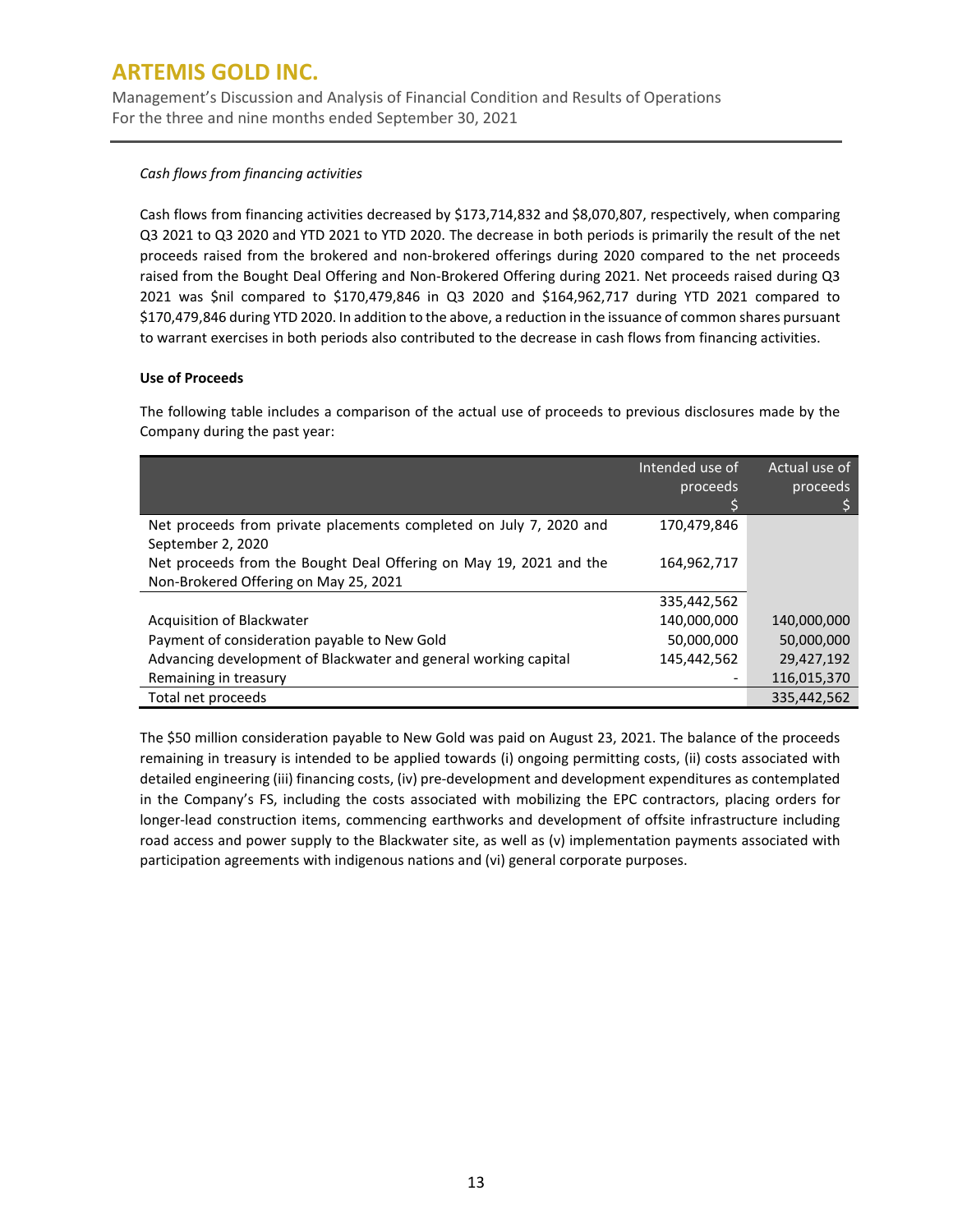Management's Discussion and Analysis of Financial Condition and Results of Operations For the three and nine months ended September 30, 2021

### **9. TRANSACTIONS BETWEEN RELATED PARTIES**

Key management included the Company's directors, Chief Executive Officer, Chief Financial Officer and Chief Operating Officer. Compensation awarded to key management for the three and nine months ended September 30, 2021 and 2020 comprised the following:

|                       | For the three<br>months ended<br>September 30, | For the three<br>months ended<br>September 30, | For the nine<br>months ended<br>September 30, | For the nine<br>months ended<br>September 30, |
|-----------------------|------------------------------------------------|------------------------------------------------|-----------------------------------------------|-----------------------------------------------|
|                       | 2021                                           | 2020                                           | 2021                                          | 2020                                          |
|                       |                                                |                                                |                                               |                                               |
| Salaries and benefits | 190,438                                        | 226,419                                        | 674,629                                       | 357,319                                       |
| Consulting fees       | 143,750                                        | 506,250                                        | 431,250                                       | 681,250                                       |
| Directors' fees       | 73,125                                         | 57,083                                         | 261,458                                       | 139,583                                       |
| Share-based payments  | 875,179                                        | 439,983                                        | 2,864,269                                     | 1,004,318                                     |
|                       | 1,282,492                                      | 1,229,735                                      | 4,231,606                                     | 2,182,470                                     |

### **10. OFF-BALANCE SHEET ARRANGEMENTS**

The Company had no off-balance sheet arrangements as at September 30, 2021 or as at the date hereof.

### **11. SUBSEQUENT EVENTS**

- a) On October 8, 2021, 2,905,000 incentive stock options were granted. The options are exercisable at a price of \$5.39 per share, expiring on October 8, 2026.
- b) Subsequent to September 30, 2021, the company issued 392,777 common shares pursuant to various warrant exercises for gross proceeds of \$424,200.
- c) On November 15, 2021, the Company announced that it had received a silver stream offer from Wheaton to provide additional funding for the development of the Blackwater Project in the amount of approximately \$176 million (US\$141 million).

## **12. OUTSTANDING SHARE DATA**

The authorized capital of Artemis consists of an unlimited number of common shares. As of the date of this report, there were 153,904,479 common shares, 6,607,281 stock options and 31,100,465 warrants outstanding. Each whole warrant entitles the holder to purchase one additional common share of the Company at a price of \$1.08 per until August 27, 2024.

#### **13. CAPITAL RESOURCES**

The Company's objective in managing capital is to safeguard the Company's ability to continue as a going concern, to maintain a flexible capital structure which optimizes cost of capital at acceptable risk, and to provide reasonable returns to shareholders. The Company manages the capital structure and makes adjustments in light of changes in economic conditions, foreign exchange rates and the risk characteristics of the Company's assets. In order to maintain or adjust the capital structure, the Company may issue new shares, or sell interests in assets to improve working capital. The Company has no other externally imposed capital requirements. In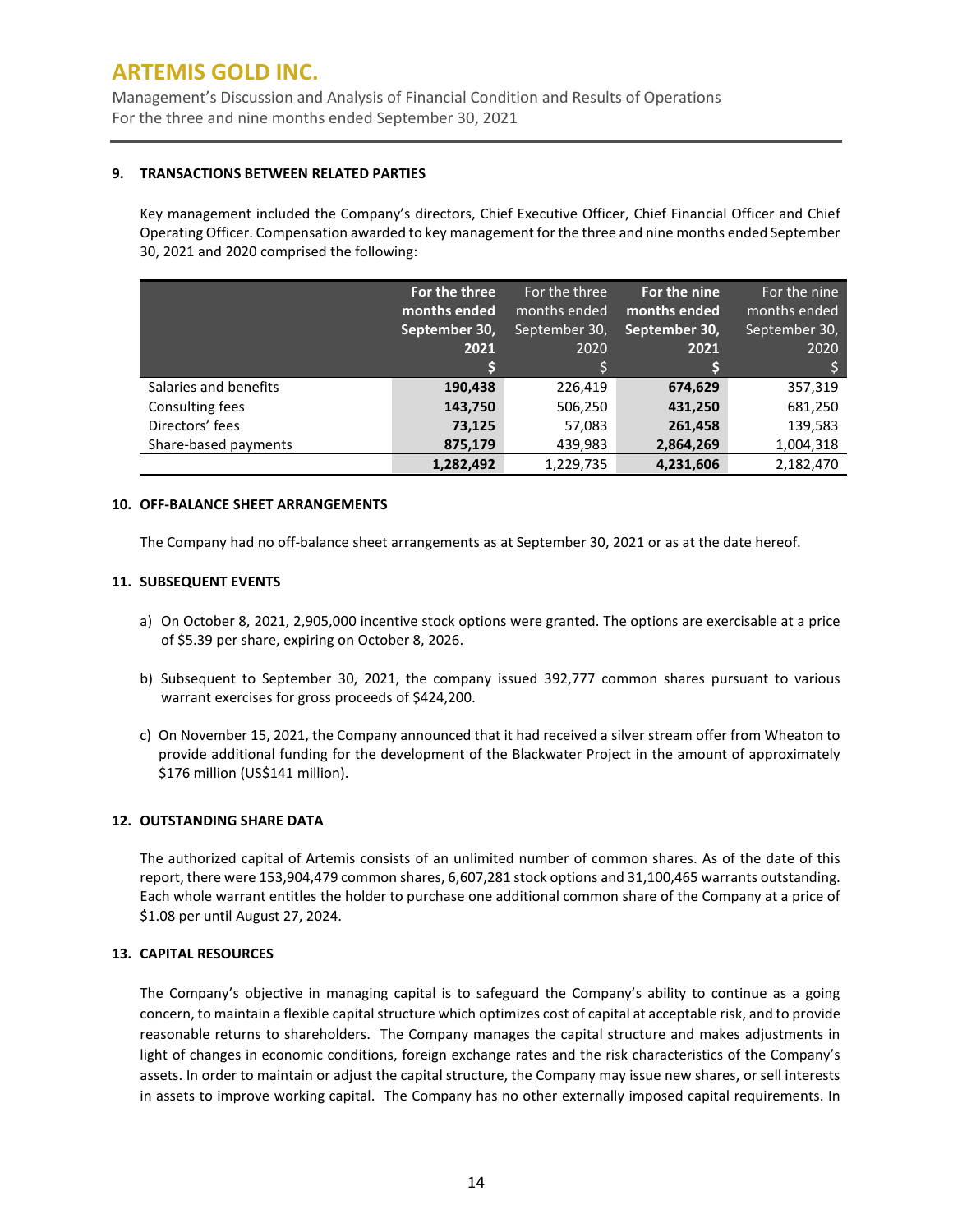Management's Discussion and Analysis of Financial Condition and Results of Operations For the three and nine months ended September 30, 2021

order for the Company to meet its obligations and undertake its intended discretionary spending related to further development of the Blackwater Project, it may choose to fund such expenditures by obtaining financing through additional equity financing, through debt financing, through a sale of interest in its assets or a combination thereof.

## **14. FINANCIAL INSTRUMENTS AND OTHER INSTRUMENTS**

The board of directors has overall responsibility for the establishment and oversight of the Company's risk management framework.

The Company's financial instruments consist of cash and cash equivalents, interest receivables and deposits, and the investment in VLC warrants which are designated as fair value through profit and loss. The Company's marketable securities are designated as fair value through other comprehensive income and loss. The Company's financial instruments also include accounts payable and consideration payable, which are measured at amortised cost.

### Fair value measurements

A three-level hierarchy for fair value measurements exists based upon the significance of inputs used in making fair value measurements:

- Level 1 Unadjusted quoted prices in active markets for identical assets or liabilities;
- Level 2 Inputs other than quoted prices that are observable for the asset or liability, either directly (i.e., as prices) or indirectly (i.e., derived from prices); and
- Level 3 Inputs for the asset or liability that are not based on observable market data.

As at September 30, 2021, the carrying value of the Company's cash and cash equivalents, receivables, as well as accounts payable approximate their fair values due to their short-term nature, while the Company's investments in marketable securities and warrants in VLC are carried at fair value. The carrying value of consideration payable and other variable consideration payable are considered to approximate their fair value. The fair value of the Company's equity investment in VLC is disclosed in note 4 to the Interim Financial Statements.

Fair value is based on available public market information or, when such information is not available, estimated using present value techniques and assumptions concerning the amount and timing of future cash flows and discount rates which factor in the appropriate credit risk. The fair value of the Company's investment in the VLC warrants, as well as consideration payable and other variable consideration payable, are categorized as Level 3 in the fair value hierarchy as observable market data for these instruments are not available. Marketable securities are categorized as Level 1.

#### **15. CHANGES IN ACCOUNTING POLICIES**

a) Accounting standards adopted January 1, 2021

There were no new standards effective January 1, 2021 that had an impact on the consolidated Annual Financial Statements or are expected to have a material effect in the future.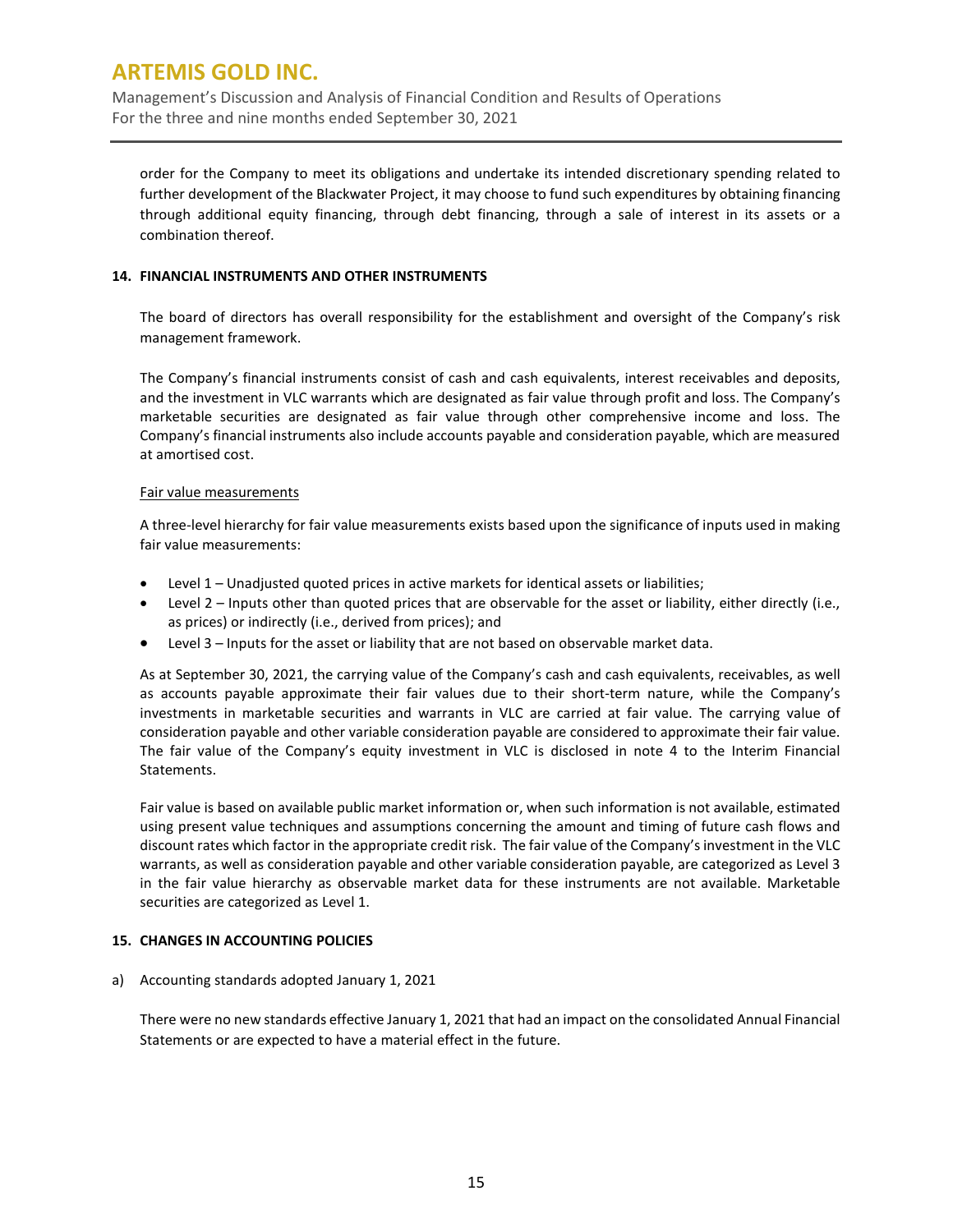Management's Discussion and Analysis of Financial Condition and Results of Operations For the three and nine months ended September 30, 2021

### b) Accounting standards and amendments issued but not yet adopted

The following standards and interpretations, which may be applicable to the Company, have been issued but are not yet effective as of September 30, 2021: Amendment to IAS 16 On May 14, 2020, the IASB amended *IAS 16 - Property, Plant and Equipment* to prohibit deducting from the cost of an item of property, plant and equipment any proceeds from selling items produced while bringing that asset to the location and condition necessary for it to be capable of operating in the manner intended by management. Instead, an entity recognizes the proceeds from selling such items, and the cost of producing those items, in profit or loss. The amendments are effective for annual periods beginning on or after January 1, 2022 with early adoption permitted. The new pronouncement does not have any impact on the Company's historical financial statements, but management will consider the impact of the new pronouncement as it advances the development activities associated with the Blackwater Project.

### **16. RISK FACTORS**

The Company's business, operations and future prospects are subject to significant risks. For details of these risks, refer to the risk factors set forth in the Company's most recently filed Annual Information Form ("**AIF**"), which can be found under the Company's corporate profile on SEDAR a[t www.sedar.com.](http://www.sedar.com/) Management is not aware of any significant changes to the risks identified in the Company's most recently filed AIF nor has the Company's mitigation of those risks changed significantly during the quarter ended September 30, 2021. These risks, and the risk factors disclosed below, could materially affect the Company's business, operations, prospects and share price and could cause actual events to differ materially from those described in forward-looking statements relating to the Company. Additional risks and uncertainties not presently known to the Company or that the Company currently considers immaterial may also impair the business, operations, prospects and share price of the Company. If any of the risks actually occur, the business of the Company may be harmed, and its financial condition and results of operations may suffer significantly.

The operations of the Company are speculative due to the high-risk nature of its business which is the exploration of mineral properties. For details of these risks, refer to the risk factors set forth in the Company's most recently filed AIF, which can be found under the Company's corporate profile on SEDAR at www.sedar.com. Management is not aware of any significant changes to the risks identified in the Company's most recently filed AIF nor has the Company's mitigation of those risks changed significantly during the quarter ended September 30, 2021. The risks referred to herein are not the only risks and uncertainties that Artemis faces. Additional risks and uncertainties not presently known to the Company or that the Company currently considers immaterial may also impair its business operations. These risk factors could materially affect the Company's future operating results and could cause actual events to differ materially from those described in forward-looking statements relating to the Company.

## **17. ADDITIONAL DISCLOSURE FOR VENTURE ISSUERS WITHOUT SIGNIFICANT REVENUE**

Additional disclosure concerning Artemis' general and administrative expenses and development expenses is provided in the Company's statement of income and comprehensive income contained in its Annual Financial Statements and Interim Financial Statements, which are all available on Artemis' website and its profile on SEDAR a[t www.sedar.com.](http://www.sedar.com/)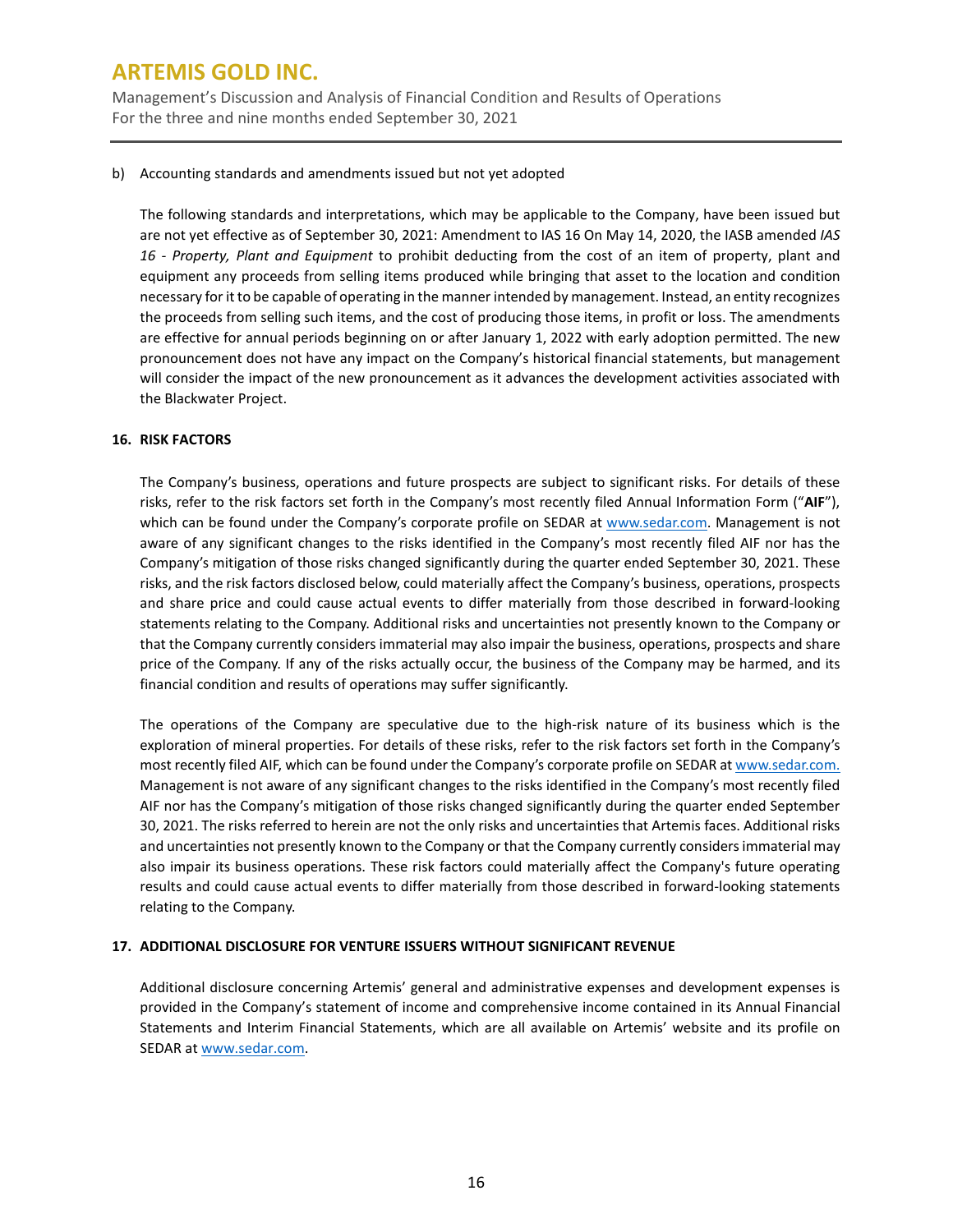Management's Discussion and Analysis of Financial Condition and Results of Operations For the three and nine months ended September 30, 2021

## **18. NOTE REGARDING FORWARD-LOOKING INFORMATION**

This MD&A contains "forward-looking statements" (also referred to as "forward-looking information") within the meaning of applicable Canadian securities legislation. All statements, other than statements of historical facts, included in this MD&A that address activities, events or developments that Artemis expects or anticipates will or may occur in the future, including, without limitation, statements about the future exploration, development and construction activities; sources, and proposed uses, of funds; capital and operating cost estimates; NPV, IRR and other economic estimates in respect of the economics of the Blackwater Project; expectations regarding the construction, operation and expansion of the Blackwater Project; expectations regarding the ability to raise capital for future activities, including the Company's expectations with respect to financing the construction of the Blackwater Project; and other such matters are forward-looking statements. When used in this MD&A, the words "estimate", "plan", "anticipate", "expect", "intend", "believe" and similar expressions are intended to identify forward-looking statements.

Forward-looking information and statements are based on the then current expectations, beliefs, assumptions, estimates and forecasts about Artemis' business and the industry and markets in which it operates. Forwardlooking information and statements are made based upon certain assumptions and other important factors that could cause the actual results, performances or achievements of Artemis to be materially different from future results, performances or achievements expressed or implied by such information or statements. Such information and statements are based on numerous assumptions including, among others, the accuracy of the economic benefits as forecasted by the Feasibility Study, the expected economic impact on British Columbia stemming from construction and operating activities of the Blackwater Project, the expected value-added and jobs stemming from the construction and operation of the Blackwater Project, the ability to fast-track certain construction initiatives at the Blackwater Project, the timing of awarding of the EPC contract, that the results of planned exploration, development and construction activities are as anticipated, the price of gold, the anticipated cost of planned exploration, development and construction activities, that general business and economic conditions will not change in a material adverse manner, that financing will be available if and when needed on reasonable terms (including that the Company will be able to conclude a project loan facility for the Blackwater Project in the manner and on the timelines currently anticipated) and that third party contractors, equipment, supplies and governmental and other approvals required to conduct Artemis' planned exploration activities will be available on reasonable terms and in a timely manner.

Forward-looking information and statements involve known and unknown risks, uncertainties and other factors which may cause the actual results, performance or achievements of Artemis to be materially different from any future results, performance or achievements expressed or implied by such forward-looking statements. Such factors include, among others, the risk that the estimates (including economic and cost estimates) set out in the Feasibility Study will prove incorrect, or the plans, forecasts, expectations and assumptions otherwise set out in the Feasibility Study are inaccurate or unrealized; risks related to the development and construction of the Blackwater Project; risks related to the negative operating cash flow and dependence on third party financing, including that the Company will be unsuccessful in executing a project loan facility for the Blackwater Project in the manner or on the timeline currently anticipated; the uncertainty of additional financing; the limited operating history of Artemis; the lack of known mineral resources or reserves; the influence of a large shareholder; alternate sources of energy; aboriginal title and consultation issues; risks related to exploration activities generally; reliance upon key management and other personnel; title to properties; uninsurable risks; conflicts of interest; permits and licences; environmental and other regulatory requirements; political regulatory risks; competition; and the volatility of share prices, all as more particularly described in the "Risk Factors"